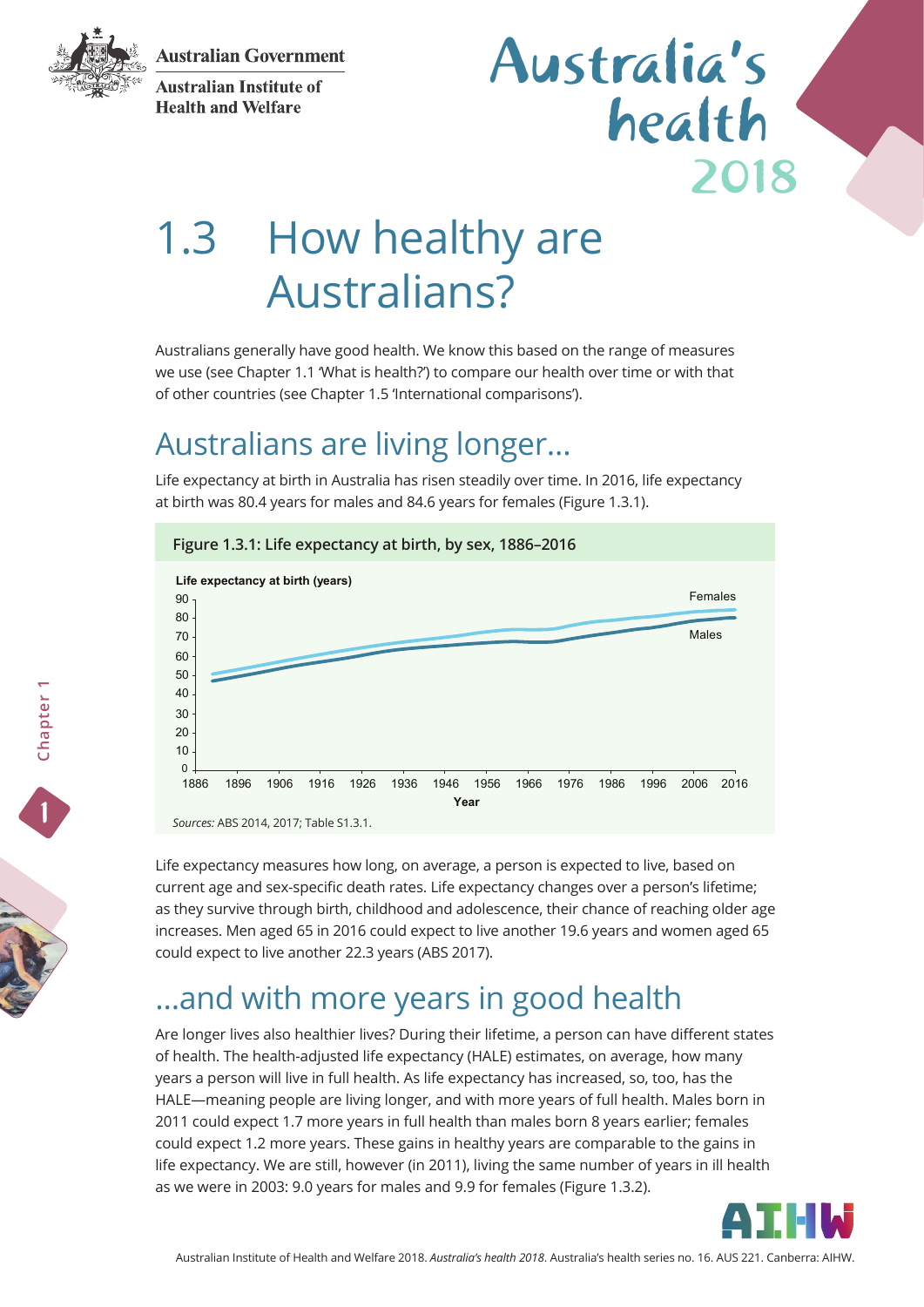

**Australian Institute of Health and Welfare** 





#### **Figure 1.3.2: Life expectancy at birth in full health (HALE) and ill health, by sex, 2003 and 2011**

## Australia is making population health gains

We can assess the current health status of the population by looking at the impact of living with illness and dying early. We call this the 'burden of disease' and express it as disability adjusted life years (DALYs). (DALYs measure the number of years of healthy life lost due either to premature death—dying before the ideal life span—or to living with ill health due to illness or injury.)

There were good gains in the health of the Australian population between 2003 and 2011. Based on findings from the 2011 Australian Burden of Disease Study, the age-standardised DALY rate fell by 10%, mostly due to reductions in premature death (Figure 1.3.3).



#### **Figure 1.3.3: Composition of total burden of disease (DALY rate), 2003 and 2011**